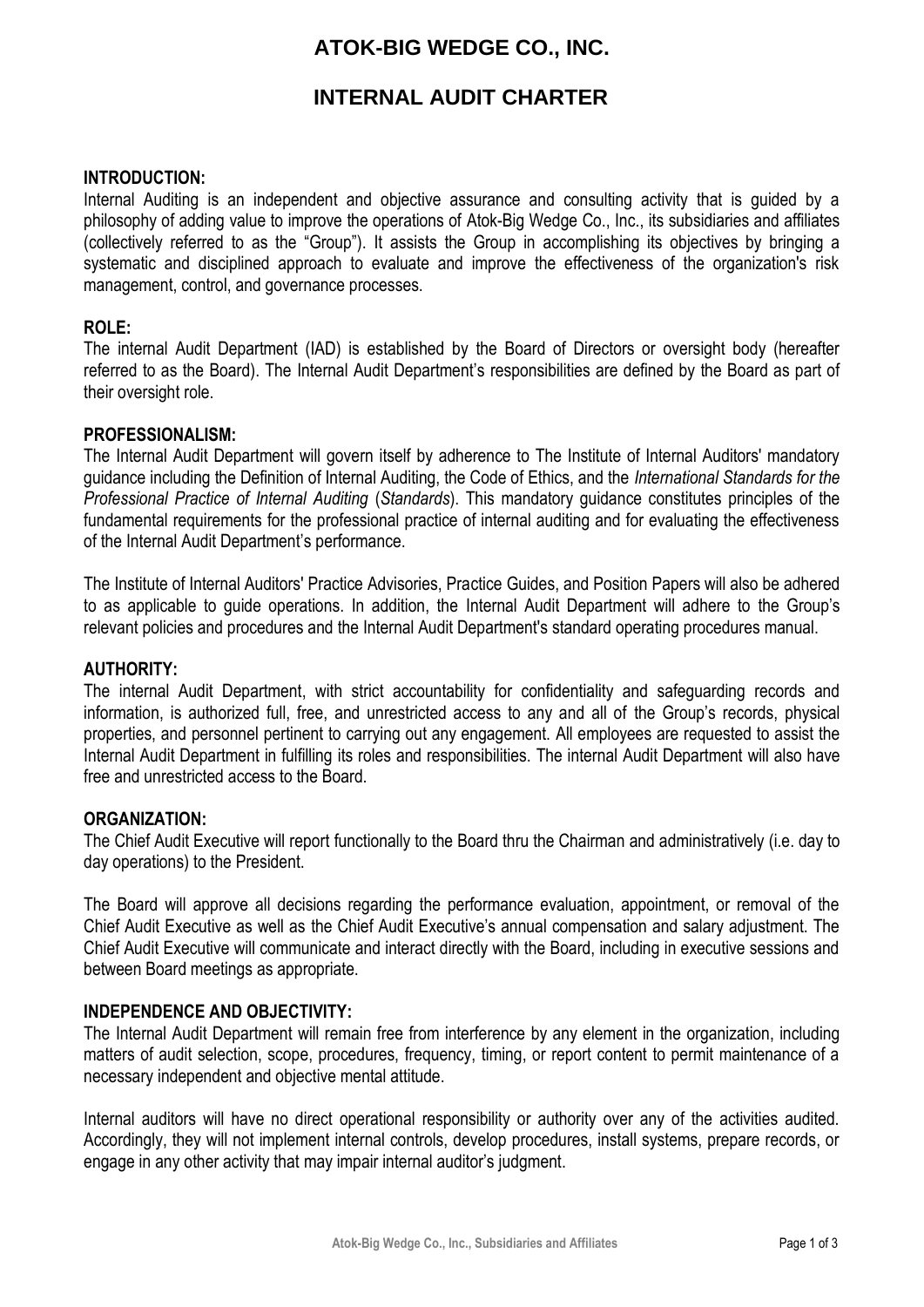# **ATOK-BIG WEDGE CO., INC.**

## **INTERNAL AUDIT CHARTER**

Internal auditors must exhibit the highest level of professional objectivity in gathering, evaluating, and communicating information about the activity or process being examined. Internal auditors must make a balanced assessment of all the relevant circumstances and not be unduly influenced by their own interests or by others in forming judgments.

The Chief Audit Executive will confirm to the board, at least annually, the organizational independence of the Internal Audit Department.

### **RESPONSIBILITY:**

The scope of internal auditing encompasses, but is not limited to, the examination and evaluation of the adequacy and effectiveness of the organization's governance, risk management, and internal process as well as the quality of performance in carrying out assigned responsibilities to achieve the organization's stated goals and objectives. This includes:

- Evaluating the reliability and integrity of information and the means used to identify, measure, classify, and report such information.
- Evaluating the systems established to ensure compliance with those policies, plans, procedures, laws, and regulations which could have a significant impact on the organization.
- Evaluating the means of safeguarding assets and, as appropriate, verifying the existence of such assets.
- Evaluating the effectiveness and efficiency with which resources are employed.
- Evaluating operations or programs to ascertain whether results are consistent with established objectives and goals and whether the operations or programs are being carried out as planned.
- Monitoring and evaluating governance processes.
- Monitoring and evaluating the effectiveness of the organization's risk management processes.
- Evaluating the quality of performance of external auditors and the degree of coordination with internal audit.
- Performing consulting and advisory services related to governance, risk management and control as appropriate for the organization.
- Reporting periodically on the Internal Audit Department's purpose, authority, responsibility and performance relative to its plan.
- Reporting significant risk exposures and control issues, including fraud risks, governance issues, and other matters needed or requested by the Board.
- Evaluating specific operations at the request of the Board or management, as appropriate.

### **INTERNAL AUDIT PLAN:**

At least annually, the Chief Audit Executive will submit to senior management and the Board an internal audit plan for review and approval. The internal audit plan will consist of a work schedule as well as budget and resource requirements for the next fiscal/calendar year. The Chief Audit Executive will communicate the impact of resource limitations and significant interim changes to senior management and the Board.

The internal audit plan will be developed based on a prioritization of the audit universe using a risk-based methodology, including input of senior management and the board. Any significant deviation from the approved internal audit plan will be communicated to senior management and the Board through periodic activity reports.